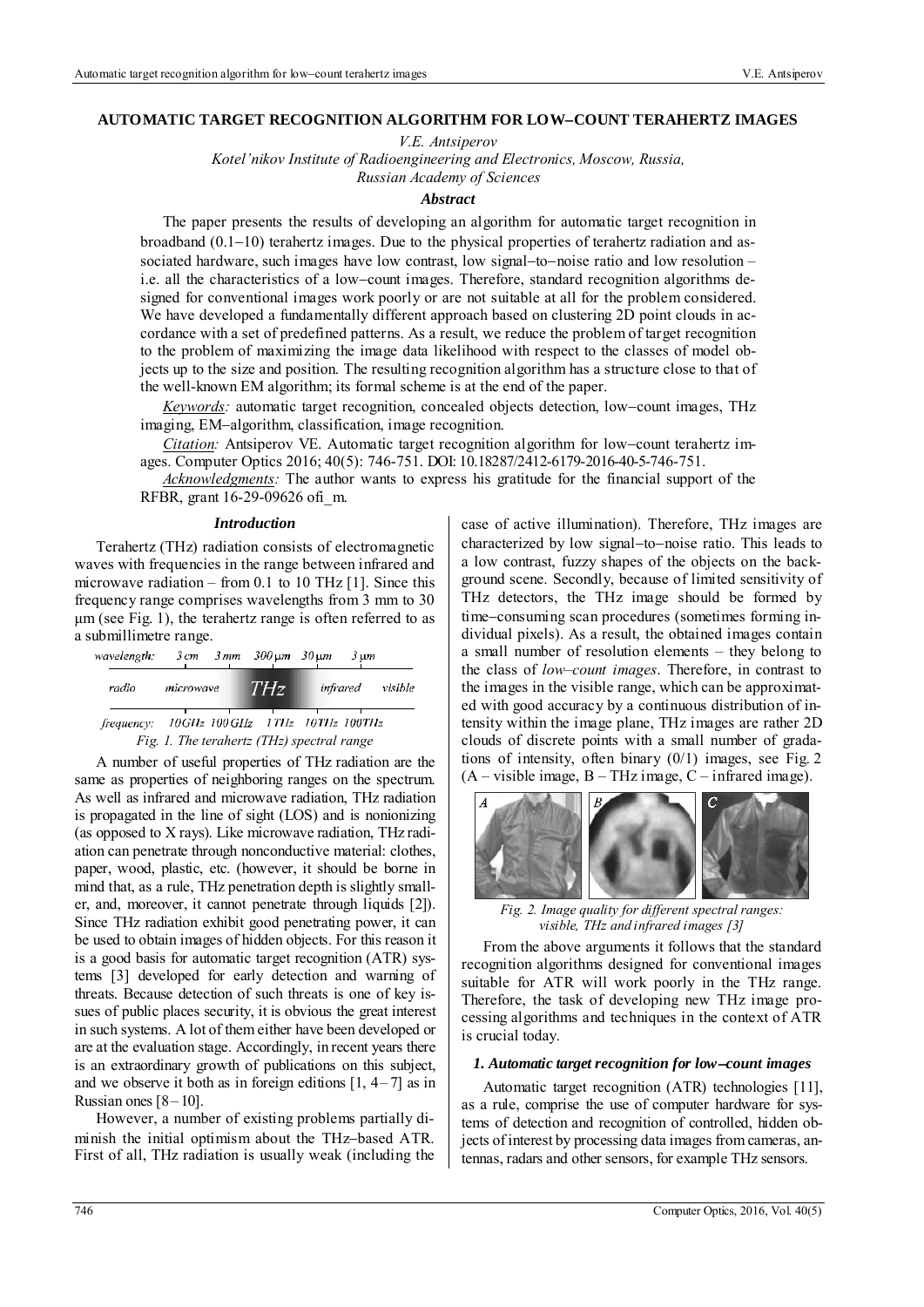The fundamental problem of ATR is detection and identification of objects (targets) of interest in the context of complex scenes with other objects registered, often in very noisy environment. The precise definition of the concepts of a target, scene and noise depends on a particular application. In case of ATR the term classification is often used instead of the term identification, and although there are subtle differences (identification is a more precise category), when solving practical problems, these differences are usually ignored, and the term recognition is used instead of above two terms.

Practical ATR systems, as a rule, include a pipeline of operations as shown in Fig. 3 [11]. Ideally, the targets of the original image are subsequently detected, recognized by pipeline operations and included in the output list of targets. While original data are moving through the pipeline, data processing procedures become more specific and focused on certain target attributes. As a result, the amount of data associated with non-target objects must gradually decrease. Since there is usually a lot of non-relevant objects in the scene and very few target objects (sometimes none), very sophisticated, non-trivial algorithms for original data processing, image segmentation and object recognition are required.



*Fig. 3. Conceptual diagram of data processing pipeline in ATR systems* 

This paper presents the results of developing an algorithm for one of the procedures executed in the pipeline – the algorithm of automatic target objects (briefly targets) recognition. A special feature of the algorithm is that it is initially focused on the specifics of terahertz images containing low contrast, low-count objects with a low signal-to-noise ratio [12], such as presented in Fig. 4  $(A - a$  ceramic knife and a handgun hidden under the clothes;  $B - a$  handgun and a rectangular piece of radio anechoic material under the clothes;  $C - a$  ceramic knife also hidden under the clothes). It is assumed that the algorithm receives at its input a fragment of the scene already containing an object detected at the preceding steps of the processing pipeline. The purpose of the algorithm is to recognize the object according to the specified classification database (DB), including as a rule the classes of target objects.



 $-300$  $305$  $310$  $\overline{315}$  $\overline{320}$ 290 295 *Fig. 4. THz images, the radiometric temperature is shown on the right in grayscale [12]* 

## *2. Classification DB*

Classes of objects in Classification DB are families of low-contrast, low-count images of similar subjects, which can be arbitrarily positioned or scaled.

Representatives of such classes  $(a, b, c)$ , for example, for the ATR system that recognizes the images in Fig. 4, are shown in Fig. 5 ( $a$  – 'knife',  $b$  – 'rectangular',  $c$  – 'handgun', respectively). Let us first specify what is meant by similarity of subjects and leave the questions of their permissible locations and sizes for the next section.



*Fig. 5. Formalized description of three classes of objects in the form of Gaussian mixture parameters (centers and elliptical contours of four Gaussian components are shown over images)* 

A main recognition problem is the fact that original data are usually presented in a form that is hardly suitable for their immediate recognition (in our case in a form of binary low-count images). Recognition algorithms usually require a high-level representation of objects. Such representation is carried out by some formalized description. Note that, depending on the degree of generality of descriptions, one (formalized) description can correspond to the whole family of (similar) subjects.

In our previous works [13] related to the processing of discrete space-distributed data that can be represented as a point cloud, we developed a new method of their economic description in a convenient for computations form using a Gaussian mixtures [14]. The basic idea of the method is that a set of cloud points is considered as a set of independently sampled, random coordinate vectors  ${x_i}$ . These vectors are considered as identically distributed according to the weighted sum (mixture) of Gaussian densities:

$$
\rho(\vec{x}_i | \theta) = \sum_{j=1}^{N} \pi_j \sqrt{\frac{\det B_j}{(2\pi)^P}} \exp\left(-\frac{1}{2} Q_j(\vec{x}_i)\right);
$$
\n
$$
\sum_{j=1}^{N} \pi_j = 1; \ \ Q_j(\vec{x}_i) = (\vec{x}_i - \vec{\mu}_j)^T B_j(\vec{x}_i - \vec{\mu}_j);
$$
\n(1)

where *N* is the number of mixture components,  $\theta$  is a set of parameters  $\{\pi_j, \vec{\mu}_j, B_j\}$  of all *N* components, *P* is the dimension of coordinate space (in [13] *P* was 3). As a result, it is possible to use  $\sim NP^2$  parameters for the relatively rough description of the cloud instead of a list of coordinates  $\{\vec{x}_i\}$  of all its points. In case of small *N* it is more practical. If the same idea is applied to the binary low-count images  $(P=2)$ , then each object will be associated with some Gaussian mixture whose parameters can be considered as a formalized object description (see Fig. 5).

Besides the fact that this description will be much more practical and convenient in terms of computation, it provides an opportunity to introduce a quantitative crite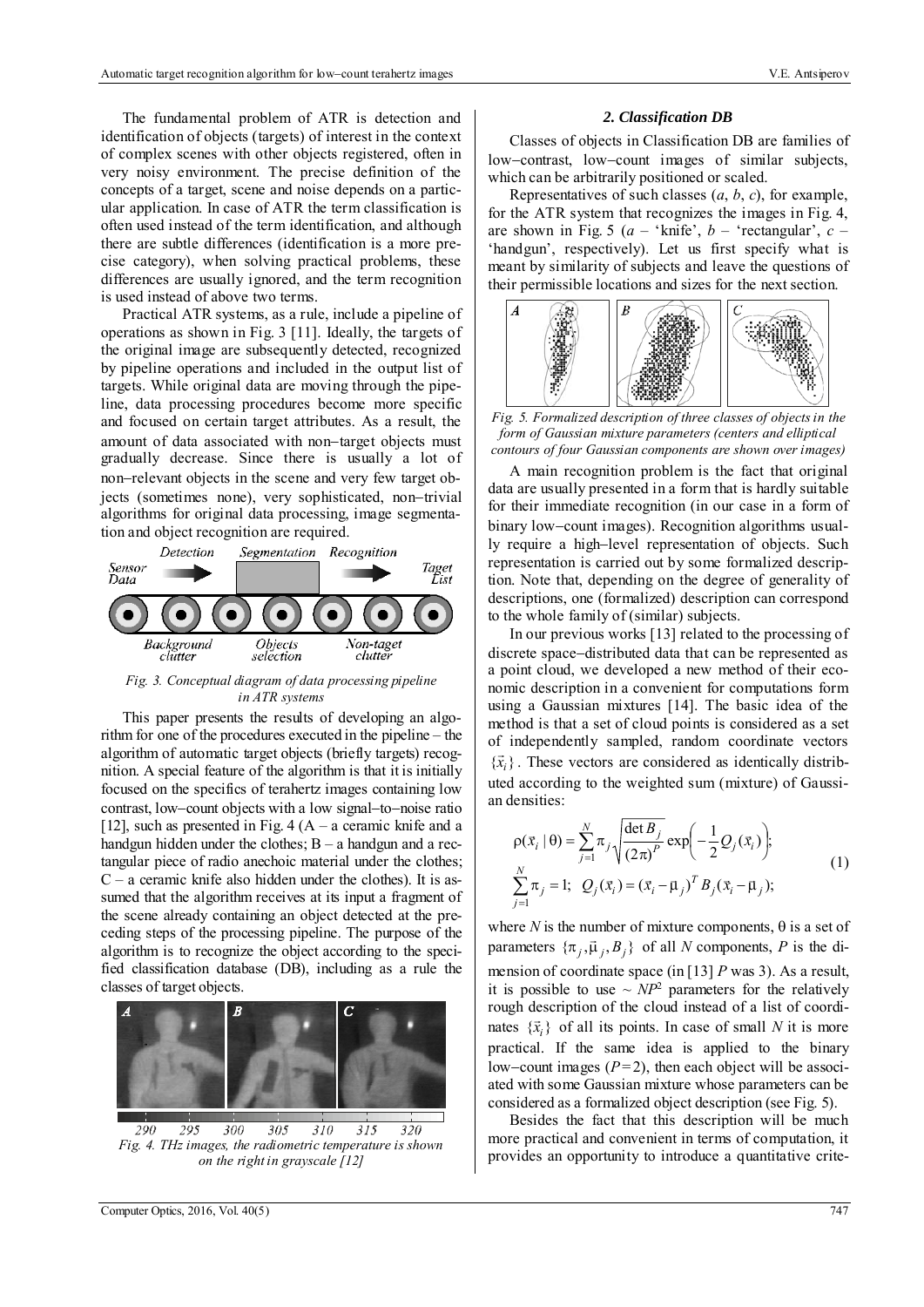rion of similarity. That is, two objects are considered similar if Gaussian mixture (1) corresponding to image of one of them, describe well the image of other and vice versa. As a numerical parameter of the description quality, it is possible to take, for example, the value of likelihood ratio of both images (better its logarithm) with given Gaussian mixture of one of them. The level of this value can be compared to the likelihood ratio of that object image and, for example, an empty image of the same size – an image with a uniform probability distribution – considered as natural point of reference.

However, the most important argument in favor of the Gaussian mixture is a remarkable fact that there are effective algorithms to determine Gaussian mixtures that describe given randomly sampled data in the best way. These algorithms are known as the family of EM (Expectation–Maximization) algorithms [15]. A common feature of this family of algorithms is iterative (recurrent) nature of computations. At consequent iterations, the EM algorithm improves the estimation of parameters  $\theta$  for distribution describing the selected data in the best way. The value of the likelihood function is chosen as a criterion of quality in EM (EM implements maximum likelihood method). Mixtures schematically shown in Fig. 5 and describing the consequent fragments in Fig. 4 were obtained exactly using the classical EM algorithm with *N*= 4.

#### *3. Recognition algorithm*

Successfully solving the problem of describing classes of a certain domain DB (solving the problem of system learning), the proposed method, in the foregoing form, is unfortunately not very suitable for recognition. It would seem that if we find an appropriate mixture (1) for the subject of recognition and test it using the above method for similarities with the available classes in a database generated in the course of learning, the class that is the most similar to the object will solve the problem. However, such "rough" recognition falls down even in case of small displacements of the object on the image plane or changes in size. It turns out that similarity by size and location (on the image) are a much more important factor than the similarity of shape and other more subtle details.

For this reason, we expanded the concept of object classes by adding the ability of scaling the size and random displacement in a plane to each object. Conventionally speaking, if an object of a certain class is represented by a cloud of points with coordinates  $\{\vec{x}_i\}$ , the object with the coordinates  ${\{\vec{y}_i\}}$ ,  ${\vec{y}_i} = k{\vec{x}_i} + {\vec{m}}$ , obtained from the initial object after extension of the image plane with coefficient *k* and subsequent shift by vector  $\vec{m}$  is also considered belonging to this class.

It is easy to deduce that if the mixture with the parameters  $\{\pi_j, \vec{\mu}_j, B_j\}$  corresponds to the initial object, then after described  $k - \vec{m}$  conversion mixture will have parameters  ${\{\pi_j, k\vec{\mu}_j + \vec{m}, B_j / k^2\}}$ . Accordingly, the test for the class formally described by a set  $\{\pi_j, \vec{\mu}_j, B_j\}$  will in-

clude predetermination of  $k$  and  $\vec{m}$  maximizing the likelihood function (better logarithm) of the mixture:

$$
\rho(\vec{x}_i \mid \theta, k, \vec{m}) = \sum_{j=1}^{N} \pi_j \frac{\sqrt{\det B_j}}{(2\pi)k^2} \exp\left(-\frac{1}{2} \widetilde{Q}_j(\vec{x}_i)\right),
$$
  

$$
\sum_{j=1}^{N} \pi_j = 1, \ \ \widetilde{Q}_j(\vec{x}_i) = (\vec{x}_i - \vec{M}_j)^T B_j(\vec{x}_i - \vec{M}_j),
$$
  

$$
\vec{M}_j = k\vec{\mu}_j + \vec{m}, \ \ k > 0,
$$
 (2)

and subsequent analysis of the obtained values of the likelihood function with a purpose to determine the class of the tested object (maximum likelihood class). Computation scheme of this recognition algorithm is very similar to the structure of the EM algorithm and it is shortly described in the next section. The results of applying the algorithm to recognition of independent handgun in THz image using the database shown in Fig. 5 are presented in Fig. 6.



*Fig. 6. The results of the recognition of a new object of a 'handgun' type using the database shown in Fig. 5* 

## *3.1. Algorithm scheme*

As mentioned above, our algorithm extends EM algorithm [15], so it has analogous scheme. It is also an iterative method for finding maximum likelihood (ML) estimates of parameters in a set of statistical models (from classification DB) like (2). For each model our algorithm iteration alternates between performing an expectation (E) step, which creates (implicitly) a function for the expectation of the log-likelihood evaluated using the current estimate for the weights  $\{\pi_j\}$  and  $k$ ,  $\vec{m}$  parameters and maximization (M) step, which computes parameters maximizing the expected log-likelihood found on the E step. These parameter-estimates are used to determine the distribution of the latent variables in the next E step.

More specifically, if the object given by a set of coorwhich specifically, it also object given by a set of coordinate vectors  $\{\vec{x}_i\}$  is tested with respect to the definite class having formalized (model) description  $\{\pi_j, \vec{\mu}_j, B_j\}$ , then the successive steps of the algorithm are as follows: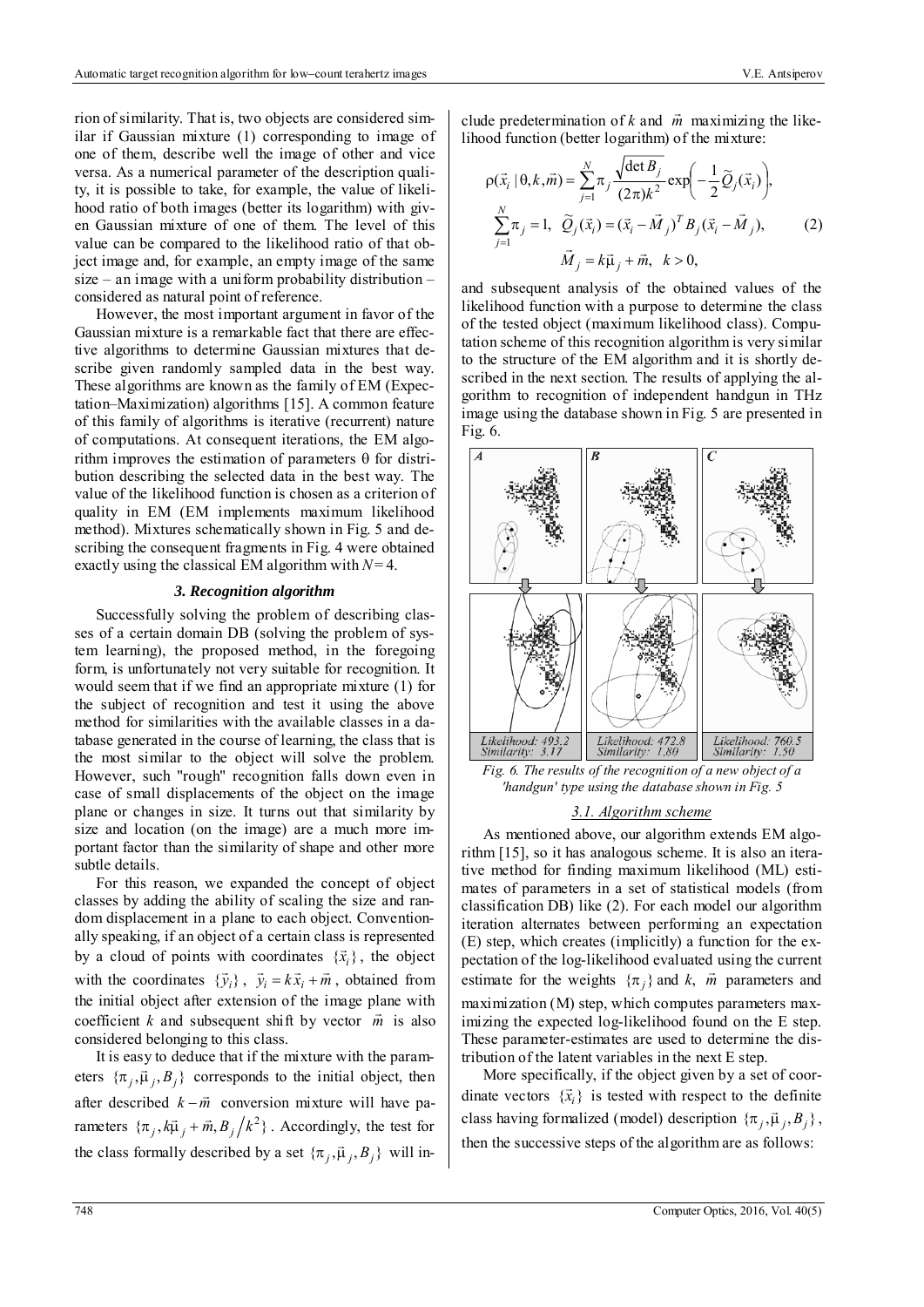**Initialization**: set  $\{\pi_j\}$ , *k*, *m*̀ to some initial estimates, for example exactly equal to class parameters:

$$
\pi_j^{(0)} = \pi_j, \ \vec{m}_j^{(0)} = \vec{0}, \ k^{(0)} = 1, \ j = 1, ..., N. \tag{3}
$$

Further calculations proceed iteratively with the iterations counter *n*.

**Step E**: with the values of parameters have been found at the previous iteration *n*, calculate discreet conditional distribution of the latent variables (component indicators) for each  $\vec{x}_i$ :

$$
\vec{M}_{j}^{(n)} = k^{(n)} \vec{\mu}_{j} + \vec{m}^{(n)},
$$
\n
$$
\Lambda_{ij} = \exp\left(-\frac{(\vec{x}_{i} - \vec{M}_{j}^{(n)})^{T} B_{j}(\vec{x}_{i} - \vec{M}_{j}^{(n)})}{2(k^{(n)})^{2}}\right),
$$
\n
$$
\pi_{ij} = \frac{\pi_{j}^{(n)} \sqrt{\det B_{j}} \Lambda_{ij}}{\sum_{l=1}^{N} \pi_{l}^{(n)} \sqrt{\det B_{l}} \Lambda_{il}}.
$$
\n(4)

**Step M**: based on found distribution  $\{\pi_{ii}\}\$  (4) recalculate weights  $\{\pi_{ij}\}$  and find  $\{\tilde{m}_j, A_j\}$  – analogues of EM  ${\{\vec{\mu}_j, B_j\}}$  estimates:

$$
\pi_j^{(n+1)} = \frac{1}{M} \sum_{i=1}^M \pi_{ij},
$$
  

$$
\vec{m}_j = \frac{\sum_{i=1}^M \pi_{ij} \vec{x}_i}{M \pi_j^{(n+1)}},
$$
  

$$
A_j = \frac{\sum_{i=1}^M \pi_{ij} (\vec{x}_i - \vec{m}_j) (\vec{x}_i - \vec{m}_j)^T}{M \pi_j^{(n+1)}},
$$
 (5)

were *M* denotes a number of coordinate vectors  $\{\vec{x}_i\}$ . Using (5) calculate auxiliary vectors  $\vec{v}$  and  $\vec{w}$ :

$$
\vec{v} = \left(\sum_{j=1}^{N} \pi_j^{(n+1)} B_j\right)^{-1} \sum_{j=1}^{N} \pi_j^{(n+1)} B_j \vec{m}_j,
$$
  
\n
$$
\vec{w} = \left(\sum_{j=1}^{N} \pi_j^{(n+1)} B_j\right)^{-1} \sum_{j=1}^{N} \pi_j^{(n+1)} B_j \vec{\mu}_j,
$$
\n(6)

using these vectors  $\vec{v}$  and  $\vec{w}$  and estimates (5) find coefficients  $\alpha$  and  $\beta$  of the quadratic equation for  $k$ :

$$
\gamma = \frac{1}{2} \sum_{j=1}^{N} \pi_j^{(n+1)} Sp\{A_j B_j\},
$$
  
\n
$$
\alpha = \frac{1}{2} \sum_{j=1}^{N} \pi_j^{(n+1)} (\vec{m}_j - \vec{v})^T B_j (\vec{m}_j - \vec{v}) + \gamma,
$$
  
\n
$$
\beta = \frac{1}{2} \sum_{j=1}^{N} \pi_j^{(n+1)} (\vec{m}_j - \vec{v})^T B_j (\vec{\mu}_j - \vec{w}),
$$
  
\n
$$
(A^{(n+1)})^2 + \beta k^{(n+1)} - \alpha = 0,
$$
\n(7)

that finally allows us to find all the values of key parameters and  $k$ ,  $\vec{m}$  :

$$
k^{(n+1)} = \sqrt{\alpha + \left(\frac{\beta}{2}\right)^2 - \frac{\beta}{2}},
$$
  
\n
$$
\vec{m}^{(n+1)} = \vec{v} - k^{(n+1)}\vec{w}.
$$
\n(8)

After (8) *n* incremented, next iteration begins.

## *3.2. Computational experiments*

To estimate characteristics of proposed algorithm a number of computational experiments was performed. Simulation of THz low–count images in accordance with their described in the introduction properties was carried out in two stages (see Fig. 7). At first, to reduce the contrast of the image and to perform its fuzzyfication (blurring), the Gaussian smoothing was performed. After that, a random sample of counts for a given sample size *M* was generated according to the intensity of smoothed image. Two stages  $a - b$  and  $b - c$  of this simulation procedure are shown in Fig. 7  $(a - a$  visible source image of 'handgun';  $b$  – low contrast, fuzzy shaped image – Gaussian smoothing of source image *a*; *c* –300 count size Poisson sample of smoothing image *b*).



*Fig. 7. Modeling low–count images such as THz scans* 

To generate a random sample of counts in stage  $b - c$ , Poisson sampler was used. The main reason for this is the simplicity of Poisson sampler implementation: all counts are generated independently and each count is formed in accordance with the probability distribution equal to the normalized intensity over the image. Tree typical results generated for different values of the sample size *M* are shown in Fig. 8  $(a-300 \text{ counts}; b-1000 \text{ counts}; c-$ 3000 counts).



*Fig. 8. Different sample size low–count images of 'handgun' from Fig. 7* 

Algorithm under discussion was tested on image models like presented in Fig. 8. Preformed classification DB contained four–component Gaussian mixture parameters  $\{\pi_j, \vec{\mu}_j, B_j\}$  (*j* = 1,...,4) for three classes of objects (images  $\sim$  1000 counts) represented in Fig. 5: *a* – 'knife',  $b$  –'rectangular',  $c$  –'handgun'. These parameter sets were found as a classical EM algorithm (100 iterations) output.

In these computational experiments for each of three different sample size low – count image of 'handgun'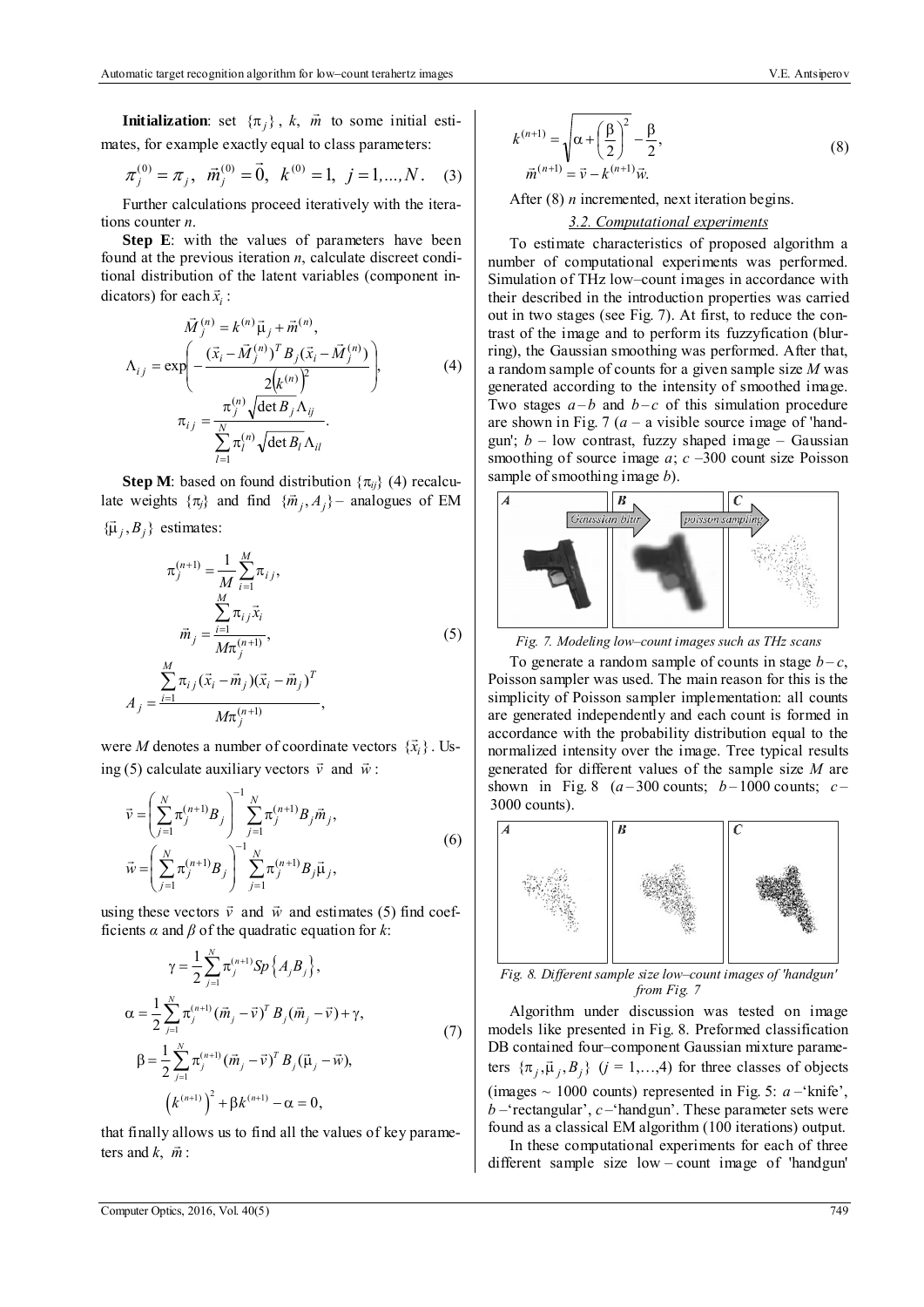(300, 1000, 3000 samples) besides resulting graphical representations like in Fig. 6 the numerical characteristic named 'similarity' and 'likelihood' were calculated. The results of these computational experiments (500 iterations) are shown in Table 1:

| Image sample size $M = 300$  |            |            |  |  |  |  |
|------------------------------|------------|------------|--|--|--|--|
| DB class                     | similarity | likelihood |  |  |  |  |
| $a$ ('knife')                | 10.88      | 28         |  |  |  |  |
| $b$ ('rect')                 | 6.18       | 141        |  |  |  |  |
| $c$ ('gun')                  | 4.26       | 324        |  |  |  |  |
| Image sample size $M = 1000$ |            |            |  |  |  |  |
| DB class                     | similarity | likelihood |  |  |  |  |
| $a$ ('knife')                | 10.70      | 340        |  |  |  |  |
| $b$ ('rect')                 | 5.62       | 575        |  |  |  |  |
| $c$ ('gun')                  | 3.82       | 1239       |  |  |  |  |
| Image sample size $M = 3000$ |            |            |  |  |  |  |
| DB class                     | similarity | likelihood |  |  |  |  |
| $a$ ('knife')                | 10.44      | 901        |  |  |  |  |
| $b$ ('rect')                 | 5.74       | 1357       |  |  |  |  |
| $c$ ('gun')                  | 3.94       | 3265       |  |  |  |  |

*Table 1. Recognition characteristics of algorithm* 

 In Table 1 the characteristic named 'similarity' is the value of coefficient  $k^{(500)}$  (8). The characteristic 'likelihood' actually means the logarithm of likelihood functions ratio where nominator is probability of recognized object given the Gaussian mixture density  $\rho(\vec{x}, \theta, k, \vec{m})$ (2) and denominator is a uniform probability distribution  $p_0(\vec{x}_i) = const$  (empty image class).

Table 1 shows that for each of three different sample size low–count images the likelihood for class *c* ('gun') is maximal. It is more than twice more than likelihood of class *b* ('rect'), and about four times bigger the likelihood of class *a* ('knife'). This means that the algorithm is quite reliably detects the presented object like a gun. Note that with increasing sample size, the likelihood grows almost proportionally. This allows formulating the almost obvious conclusion: to improve the quality of algorithm in the noisy environment necessary to increase the number of image counts. In this regard, it is worth to note that the similarity parameter – estimation of the coefficient  $k$  with a change in the number of counts varies relatively slightly.

For a deeper understanding of the algorithm proposed it was compared with alternative algorithm which use the image counts clustering based on Mahalanobis metric, similar to k-means method. As it is well known, and it is evident from the *Algorithm scheme* above, the conditional distribution  $\pi_{ij}$  calculated on step E assumes some randomized procedure for image counts distributing across a Gaussian components and evaluation on this base of desired parameters on step M. If instead of the randomized procedure for the distribution of counts would be used a deterministic one, for example based on the criterion of minimum Mahalanobis distance of counts from the center of component, the alternative algorithm would be designed. Because of the evidence of this idea, such algorithm, except may be some no principal details, seems certainly was somewhere designed and investigated. Nevertheless, we have implemented this algorithm in software and a series of numerical experiments similar to that described above was carried out for it also. The results of computational experiments (500 iterations) are shown in Table 2:

| Image sample size $M = 300$  |            |            |  |  |  |  |
|------------------------------|------------|------------|--|--|--|--|
| DB class                     | similarity | likelihood |  |  |  |  |
| $a$ ('knife')                | 10.88      | 28         |  |  |  |  |
| $b$ ('rect')                 | 6.20       | 142        |  |  |  |  |
| $c$ ('gun')                  | 6.82       | 268        |  |  |  |  |
| Image sample size $M = 1000$ |            |            |  |  |  |  |
| DB class                     | similarity | likelihood |  |  |  |  |
| $a$ ('knife')                | 10.70      | 340        |  |  |  |  |
| $b$ ('rect')                 | 5.61       | 574        |  |  |  |  |
| $c$ ('gun')                  | 6.29       | 962        |  |  |  |  |
| Image sample size $M = 3000$ |            |            |  |  |  |  |
| DB class                     | similarity | likelihood |  |  |  |  |
| $a$ ('knife')                | 10.44      | 901        |  |  |  |  |
| $b$ ('rect')                 | 5.74       | 1357       |  |  |  |  |
| $c$ ('gun')                  | 6.37       | 2504       |  |  |  |  |

*Table 2. Recognition characteristics of alternative* 

Comparing Tables 1 and 2 it is interesting to note that in both series of numerical experiments the results of testing object 'handgun' by wrong classes 'knife' and 'rectangle' are almost the same. On the contrary, the proposed algorithm for the correct class 'gun' gives much bigger likelihood values and its similarity coefficients are closer to reality than for the alternative algorithm.

A careful analysis of these facts shows that in the case of wrong classes both algorithms behave equally badly trying to distribute all the image counts in the only component (cluster) assigning zero weights to other components. Therefore, in both wrong cases, both algorithms give the same results. In the case of a class corresponding to the object tested, the algorithm based on Mahalanobis metric clustering, is still trying to assign all the counts to one cluster, while the proposed algorithm intelligently distributes them over suitable components as shown in Fig. 9 (*a* – algorithm based on Mahalanobis metric clustering ('hard' clustering) and  $b$  – proposed algorithm ('soft' clustering)). So our algorithm gives the best performance. The above discussion is a particular manifestation for a particular problem of a deeper general ideas [16] concerning the advantages of the 'soft' clustering methods over the 'hard' ones (randomized clustering procedures over deterministic clustering).



 *Fig. 9. The difference in correct recognition of the object 'handgun'*